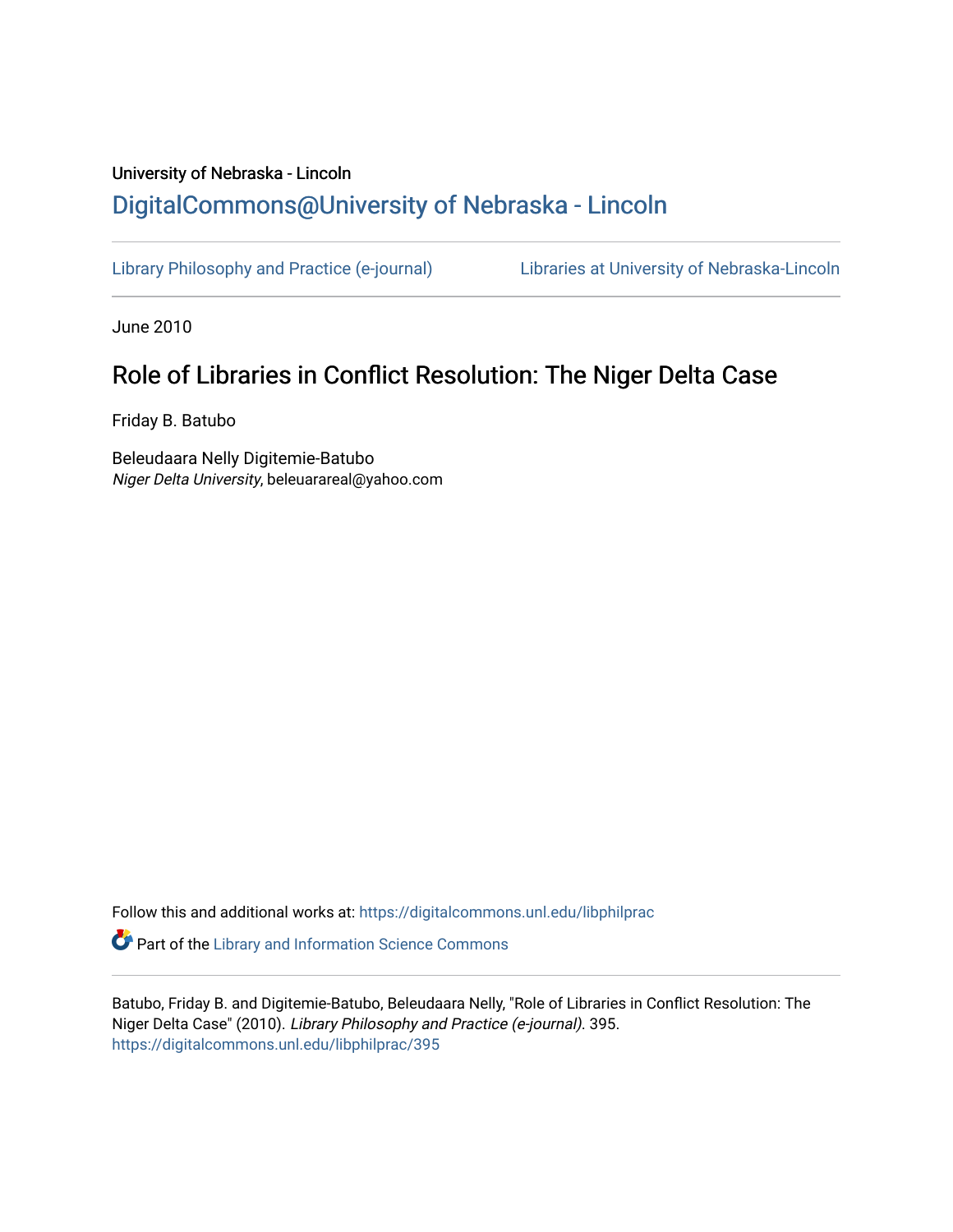**ISSN 1522-0222**

# **Role of Libraries in Conflict Resolution: The Niger Delta Case**

Friday B. Batubo CEDR, (London) Accredited Mediator

[Beleudaara Nelly Digitemie-Batubo \(Mrs.\)](mailto:beleuarareal@yahoo.com) MLIS (University of Ibadan, Nigeria) Library Department [Niger Delta University](http://www.ndu.edu.ng/) Wilberforce Island Bayelsa State, Nigeria

#### **Introduction**

"Some amazing paradoxes have come from the development of the Niger Delta region. Ordinarily, the Niger Delta should be a gigantic economic reservoir of national and international importance. Its rich endowments of oil and gas resources feed methodically into the international economic system, in exchange for massive revenues that carry the promise of rapid socioeconomic transformation within the delta itself. In reality, the Niger Delta is a region suffering from administrative neglect, crumbling social infrastructure and service, high unemployment, social deprivation, abject poverty, filth and squalor and endemic conflict" (UNDP, 2006:9).

#### **The Niger Delta Region**

The Niger Delta region of Nigeria extends from the Calabar River to the Benin River, with a coastal area and a hinterland. The hinterland is watered by rivers and streams that flow through the coastal delta to the sea. A vast expanse of rivers, creeks, and mangrove swamps, the Niger Delta is where the River Niger finally meets the Atlantic Ocean after a 4,200 kilometre journey from Guinea. The terrain is difficult, criss-crossed by rivers and streams (Ikime, 2006: 218). The region has many ethnic groups, including Ijo, Isoko, Urhobo, Ijebu, Ogoni, and Itsekiri peoples (Anderson and Peak 2002: 12). The area is often referred to as the South-South geo-political zone. Even though the South-South geopolitical zone is not conterminous with the Niger Delta, all of the delta belongs to this zone.

According to Alamieyeseigha, (2005:65), "for decades, it (the Niger Delta region) has been the wellspring of Nigeria's main source of revenue, thanks to the discovery of huge oil deposit. But far from enriching the lives of the 29 million people who live there, it has had a negligible impact. Most live in abject poverty and what constitutes the basic necessities of live, electricity, sanitation, running water, health care, education, - are regarded as luxury." Oil exploration and production in the Niger Delta region have degraded the environment, devastating fish stocks and farm lands, the principal sources of local income. Widespread pollution has damaged people's health, reducing life expectancy. Many youngsters who would have gone into farming or fishing are discouraged because of diminished yields. They also notice that the bulk of oil industry management jobs go to expatriates or Nigerians from other parts of the country. All this has led to widespread unrest against the oil multinationals and successive governments. Ikimi (2006:224) is of the opinion that the Governor's call (Delta State of Nigeria) for states to control the natural resources within their territories is really a call for the practice of true federalism.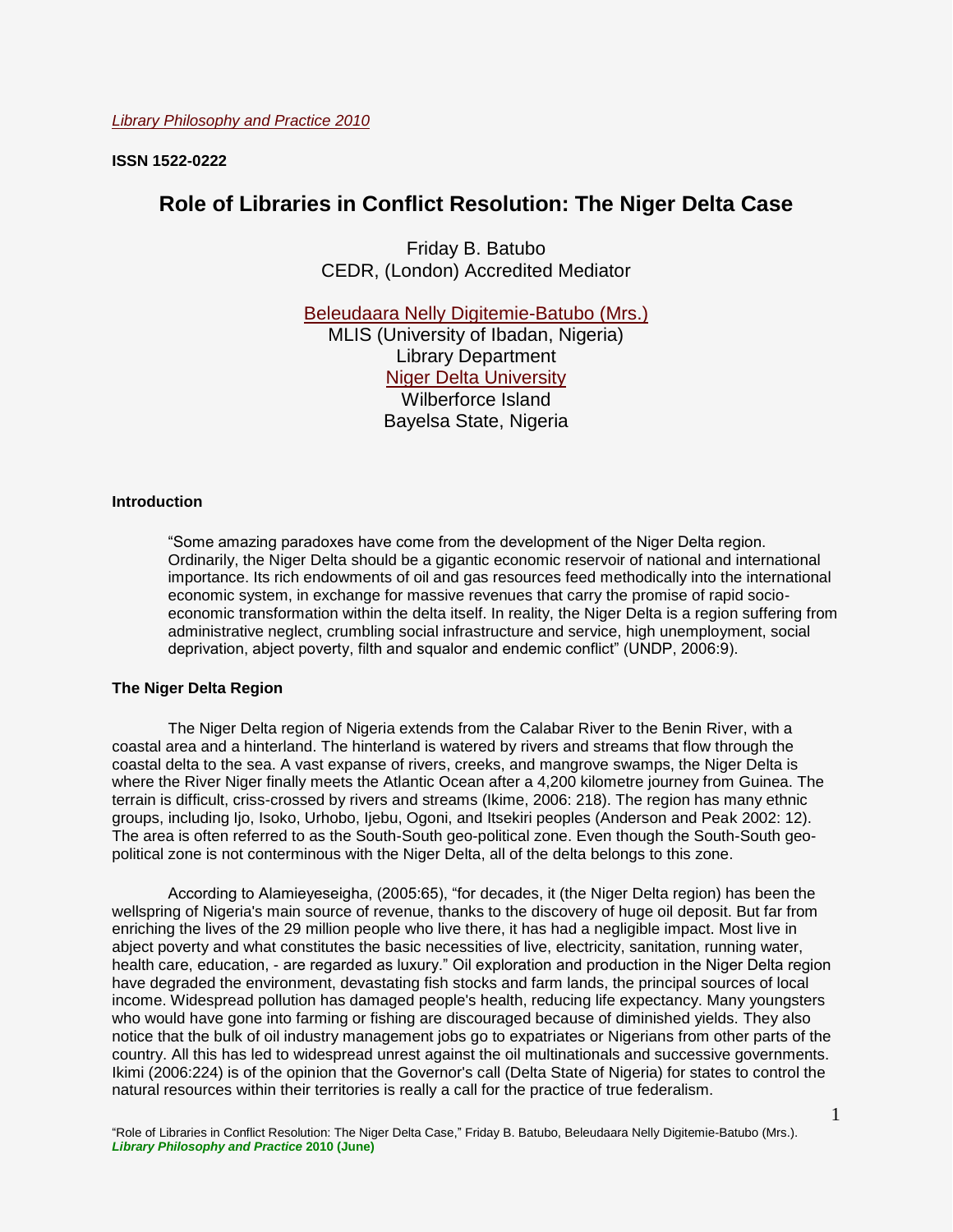# **Conflict and Conflict Resolution**

Chaplin (1979:109) defines conflict as "the simultaneous occurrence of two or more mutually antagonistic impulses or motives," while Wilson and Hanna (1990:225) describe it as "a struggle involving ideas, values, and or limited resources." For Deutsch (1973), conflict exists "wherever incompatible activities occur." Forsyth (1990) asserts that conflict occurs when "the actions or beliefs of one or more members of a group are unacceptable to and hence are resisted by one or more groups or members". Pruitt and Rubin (1986) define conflict as a "perceived divergence of interest or beliefs that the parties' current aspirations cannot be achieved simultaneously." Nwolise (2003) states that conflict is a "clash, confrontation, battle or struggle." In the opinion of Dokun-Oyeshola (2005:106), "essentially, conflict concerns disagreement, dispute or controversy in ideas or viewpoints held by two or more individuals or groups." Conflict is a relationship between two or more parties who believe they have incompatible goals or interests. It is a misunderstanding that involves negotiable interest. Conflict might be as a result of religious, social, political, or economic misunderstanding.

Otite and Albert (1999:1) see conflict as a dynamic phenomenon which is part of life. It is an engine of progress. Conflict may arise from the largest affairs of international politics to everyday matters of work and family life. It consists of stages such as initiation, escalation, controlled maintenance, abatement, and termination or resolution (Sandole, 1993:6) and in this process peace is the ultimate target or result of conflict or even violence. The aim of an individual or group might not be achieved but it may be subdued through negotiated settlement.

Conflict resolution is a range of processes aimed at alleviating or eliminating sources of conflict. The term "conflict resolution" is sometimes used interchangeably with the term dispute resolution or alternative dispute resolution. Processes of conflict resolution generally include negotiation, mediation and diplomacy ("Conflict Resolution" 2008).

For the purpose of this paper, arbitration and mediation, two of the foremost Alternative Dispute Resolution (ADR) processes, will be used to illustrate how conflict can be resolved without resorting to litigation. As individuals we seek ways to resolve dispute to make life easier and tolerable and also to help us make our own way. As a result, a body of knowledge has developed relating to resolution. ADR is a general term encompassing a wide variety of dispute resolution processes.

Arbitration is a process whereby a dispute arising between two or more parties is settled by a tribunal chosen by them. Orojo and Ajomo (1999:37). It is a process for the settlement of disputes under which the parties agree to be bound by the decision of an arbitrator whose decision is in general final and legally binding on both parties. Laws of the Federation, (2004:A18), the Arbitration and Conciliation Act is the law regulating Arbitration practice and procedure in Nigeria. Apart from Arbitration, Conciliation and Mediation are also well known methods in conflict resolution other than the conventional litigation method. While Arbitration is mainly used in commercial transactions, Mediation can be employed in resolving any type of conflict/dispute.

Mediation is the most common form of a body of dispute resolution techniques referred to as Alternative Dispute Resolution (ADR). The term is internationally accepted in the business and legal worlds. The outcome of any mediation is determined by the will of the parties. It is a process whereby the parties agree on the resolution or settlement of their dispute/conflict by an independent, neutral and impartial third party assisting the parties to their solution unlike arbitration which is applied mainly in commercial transactions, mediation has established four main streams in the United Kingdom such as commercial, family, community and environmental which are also applicable in Nigeria.

Mediation is usually voluntary based on consensus of the parties who decide on the mediator. It is informal and parties are free to bare their minds on any aspect of the conflict. They are free to choose how and when to present evidence. Arguments and interests are often focused on the future in a constant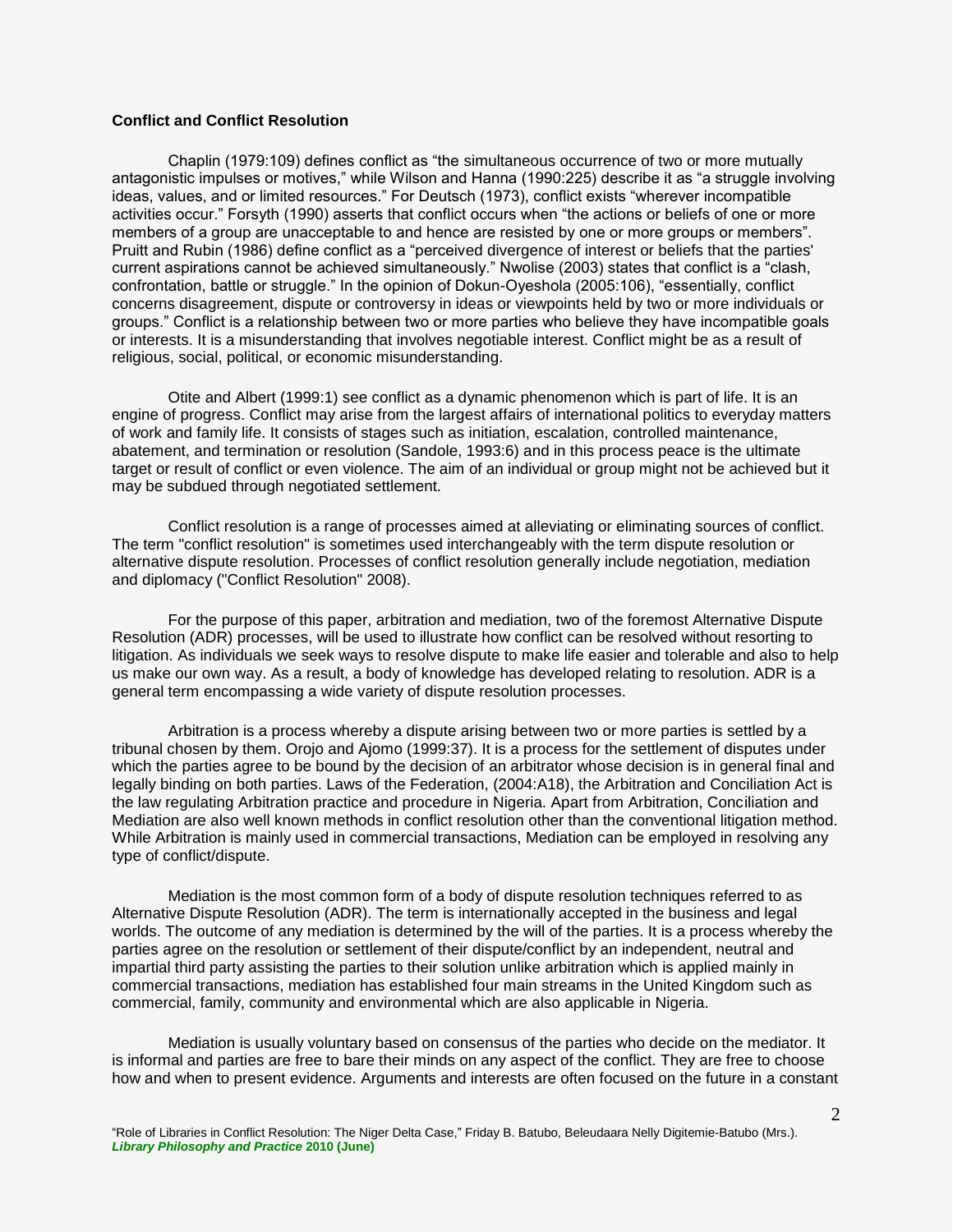bid to heal relationship rather than adversary. The outcome is often a mutually acceptable agreement held in private where parties present are free to be fully engaged in the process. It s a win-win affair.

Burton (1993) argues that though conflict resolution has been part of human experience for centuries, the concept is comparatively recent in academic discourse so is Alternative Dispute Resolution process. Conflict Resolution is essentially aimed at intervention to change or facilitate the course of conflict. In general, conflict resolution provides an opportunity to interact with the parties concerned, with the hope of at least reducing the scope, intensity and effects of conflict. During formal and informal meetings conflict resolution exercises permit a reassessment of views and claims and counterclaims as a basis for finding options to the crisis and to divergent points of view in arriving at solutions to the conflict.

Conflict resolution performs a healing function in societies. It provides opportunity for the examinations of alternative pay offs in a situation of positioned disagreements, and restores normalcy in societies, by facilitating discussions and placing parties in conflict in situations in which they can choose alternative positive decisions to resolve differences.

In summary, mediation assists parties in their negotiation, changing the focus away from the event of the past, into the reality of the present and towards the needs of the future. The mediator helps the parties use the best negotiation techniques to achieve settlement.

#### **Why the Niger Delta Conflict**

Trouble began soon after the discovery of oil in the Ijaw Community of Oloibiri in Bayelsa State in 1956. It became apparent that the oil companies operating in the area had little regard for the well being of the local people, who already felt marginalized in a country dominated by the "big three" ethnic groups. It was these two factors that led a student activist called Isaac Boro to agitate for change in the 1960s. Boro, a Chemistry student at the University of Nigeria, Nsukka is now referred to as an extremist Ijaw revolutionary.

Writing on "Alternative Development Strategy in Nigeria: Implications for Sustainable Development in Niger Delta Region", Ekuerhare (2008:2) states that "the Niger Delta has been characterized by a history of resistance and rebellion… Since the 19 th Century, a complex interplay of factors and forces has provoked sometimes volatile responses to the pressures for the control and distribution of resources. Underlining this volatility has been a feeling among the peoples of the Niger Delta of injustice. A few instances can be mentioned to illustrate this point. From 1894 to 1895 King William Koko of Nembe resisted the Royal Niger Company's attempt to shut out the Nembe people from the lucrative trade in palm oil. Isaac Adaka Boro in 1966 and Ken Saro-Wiwa in 1993 to 1995 put up similar resistance…"

In the Daily Sun of Thursday April 2, 2009, page 38, the Executive Governor of Rivers State of Nigeria, the Rt. Honourable Chibuike Rotimi Amaechi highlighted why the Niger Delta crises persist is because the Federal Government both past and present have not made any sincere and practical steps towards resolving it. According to him "the truth is that successive administrations have paid lip service or done nothing to the situation. It is this prevalent state of affairs that stimulated the genuine demand for redress which later developed from peaceful to violent agitation, and more regrettably its contamination with criminality which appears to have overwhelmed an unarguably justified agitation."

He went further to state that "it is important to note that, it is the resources from oil that Abuja the Capital of Nigeria and other major cities in Nigeria were built and developed yet the Niger Delta is left undeveloped. It is also from the resources from oil that the salaries of soldiers and traditional rulers are paid." In his view, the Federal Government should embark on investing in the education of the people of the Region.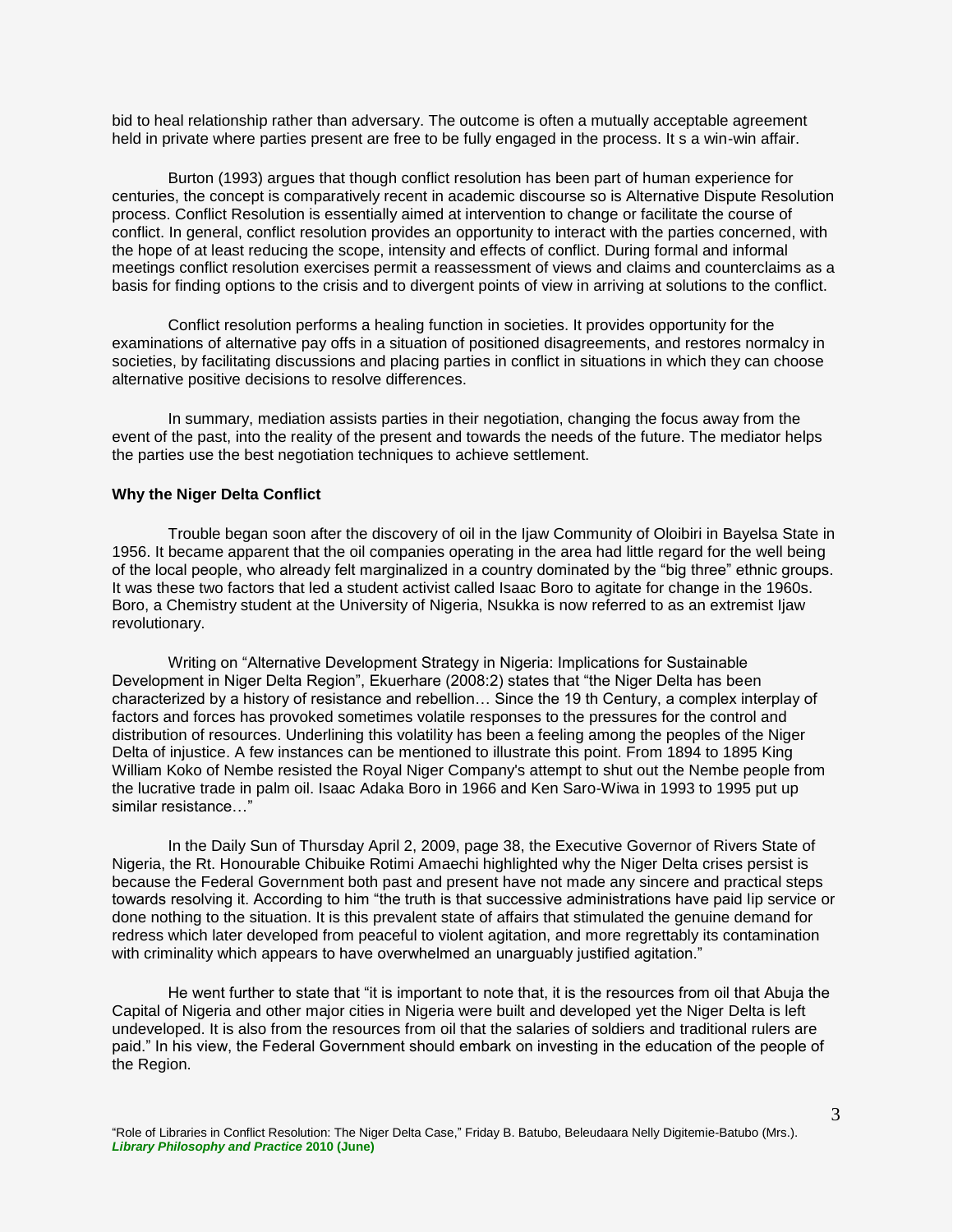### **Stages of Struggle**

The historical development of the resistance by prominent people of the Niger Delta region can be said to have started from the Akassa raid led by King William Koko of Nembe to protect the rights of his subjects during the colonial era when Sir George Goldie was the Governor of the Oil Protectorate. Also King Jaja of Opobo, Nana of Itshekiri, Oba of Benin and many others, most prominent among whom was Major Isaac Jasper Adaka Boro who declared the Niger Delta republic in 1966. He was crushed and conscripted into the Nigerian Army where he eventually died in 1968 fighting for the Nigerian course to keep Nigeria one.

In 1990, the Ogonis, a small ethnic group of about 500,000 people living in Rivers State formed the Movement for the Survival of the Ogoni people (MOSOP) in protest against oil industry damage. Through peaceful agitation, MOSOP succeeded in forcing Shell Petroleum Development Company (SPDC) to temporarily suspend prospecting oil in the area. To his admirers, MOSOP's leader, the writer, Ken Saro-Wiwa, a diminutive but courageous man with a keen intellect and a mighty voice, was akin to a saint. He drew the world's attention to the Ogoni people's plight – a tiny ethnic group pitted in an unequal struggle against a corrupt military dictatorship and an uncaring multinational oil company Karl Maier (2000,p.81). Saro-wiwa called on the Ogoni to re-assert themselves side-by-side with all other nationalities in the Nigerian federation when he stated

"we cannot let this opportunity slip pass us. If we do, posterity shall not forgive us, and we shall disappear as a people from the face of the earth." Ken Saro-Wiwa (1995, P. 52-54).

Unfortunately, on November 10, 1995 Saro-Wiwa and 8 other MOSOP leaders were executed following the alleged murder of four pro-government Ogoni prominent men. The execution described by the then British Prime Minister John Major as "Judicial murder" was widely condemned in Nigeria and abroad. Nigeria was suspended by the Commonwealth and in the process became a pariah nation. But as Karl Maier (2000.76) wrote, the struggle of the Niger Delta people was now known to the wider world.

Saro-Wiwa (1990) foresaw the persistent rebellion of the youths against the exploitative tendencies of the oil companies in one of his articles the Coming War in the Delta when he went further to demand that the government must:

"pay royalties to the landlords for oil mined from their lands and the revenue allocation formula must be reviewed to emphasize derivation. Citizens from the oil bearing areas must be presented on the boards of directors of oil companies prospecting for oil in particular areas; and communities in the oil bearing areas should have equity participation in the oil companies operating therein. Finally, the Delta people must be allowed to join in the lucrative sale of crude oil… ?"

As the unequal share-out of oil wealth continued, so did the unrest. In 1998, militant youths from the Delta's populous Ijaw community disrupted oil company operations, kidnapped oil workers and damaged pipelines and facilities. On December 11, 1998, hundreds of Ijaws said to represent 500 communities and Ijaw clans, gathered at the coastal town of Kaiama to declare:

"All oil companies must stop all exploration and exploitation activities in the Ijaw area. We are tired of gas flaring; oil spills, blowouts and being labeled saboteurs and terrorists. It is a case of preparing noose for our hanging. We reject this labeling. Hence, we advise all oil companies' staff and contractors to withdraw from Ijaw territories by December, 30 1998 pending the resolution of the issue of resource ownership and control in the Ijaw area of the Niger Delta."

By the December 30 deadline, hundreds of Ijaw youths had taken to the streets of Yenagoa and other towns to put the Declaration into action. This culminated in a week of violence, which according to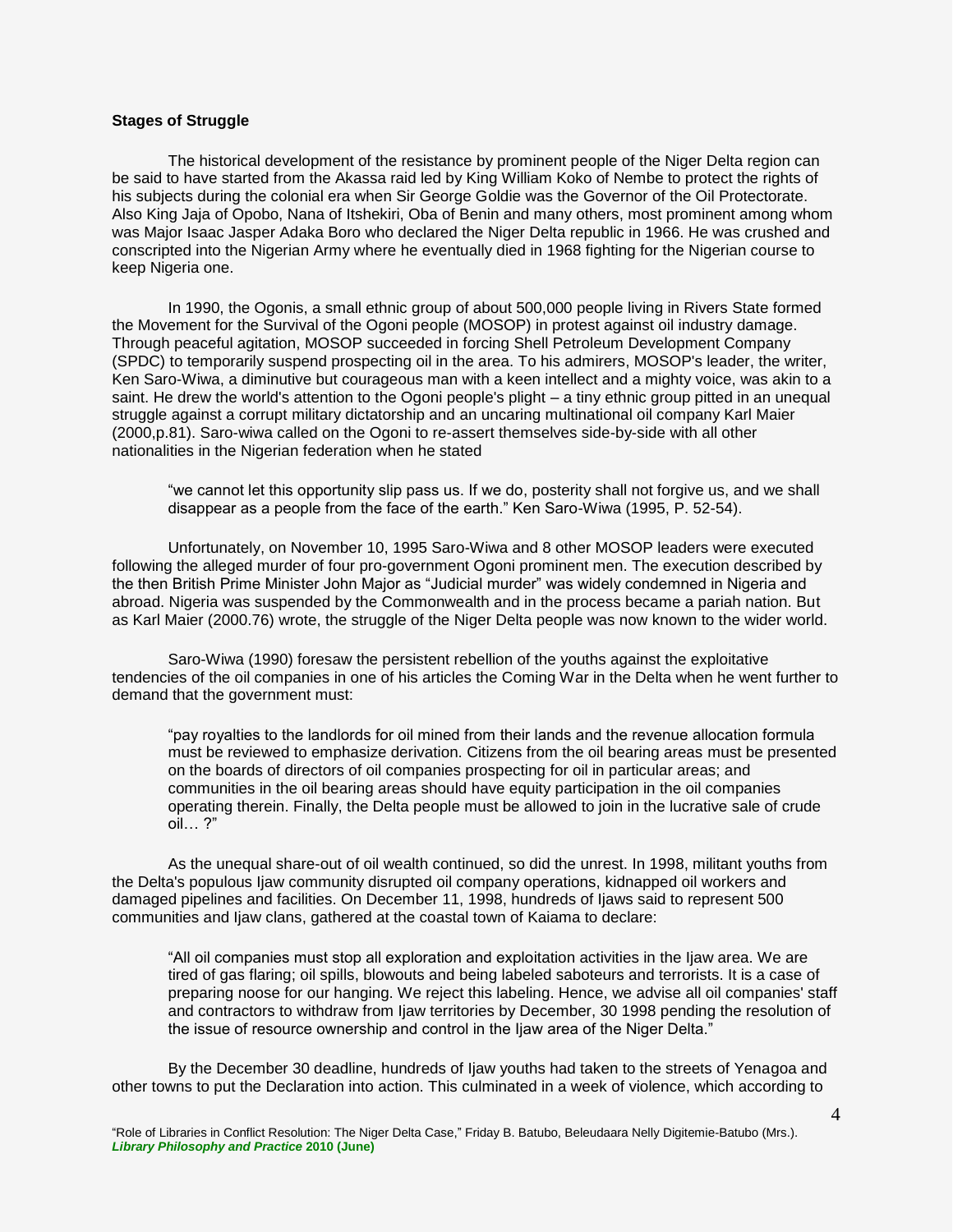the Niger Delta Human and Environmental Rights Organisation (ND-HERO), resulted in the killings of dozens of people. ……. The Ijaw Youth Council (IYC), emerged from the Kaiama Declaration, which set out a new trend in youth nationalism and led to Ijaws in Europe and North America founding groups to support the cause.

At the beginning of the Fourth Republic, violence in the Niger Delta continued and presented President Olusegun Obasanjo one of his biggest challenges which led to the establishment of Niger Delta Development Commission (NDDC) in 2002. One factor characterizing militant groups across Nigeria is their ethnic make-up and while they may have clear political objectives, elements within them have degenerated into criminal vigilante gangs.

In 2008, the Ministry of Niger Delta was created by the Federal Government in an attempt to dowse the tension in the Niger Delta and very recently, an unconditional amnesty has been granted the militants with a promise of 50billion Naira for their rehabilitation. Tell, July 6, 2009:23 No.27.

## **The Library in Conflict Resolution**

Ifidon and Ahiauzu (2006) are of the opinion that information and knowledge help to maintain attitudes of collaborative and cooperative intent and change the dynamics of negotiation from mistrust to trust. In her personal opinion Ahiauzu (2007:15) states that the need for libraries and information in the developmental efforts of any society is basically the need for survival. Batubo (1986) decried the gross inadequacy of public libraries in the then Rivers State (now Bayelsa and Rivers States) and appealed to government to establish libraries especially in the rural areas. However, it is surprising to note that after more than two decades the situation has not changed much.

## **Conclusion and Recommendations**

Education is the bedrock of national development and no educational system can thrive without good library services. Of a truth, libraries are to any educational system what blood is to our body systems. It is in recognition of the importance of libraries to education that we call on government and other key players in the region to establish libraries in every nook and cranny.

We concur with the opinions expressed by Utomi (2008) and Comrade Oshiomhole (2009), to empower the youths in the Niger Delta region and invest more in education and libraries in the region in line with President Yar'dua's 7 point Agenda. Once more we call on the Federal and State governments particularly those of Bayelsa, Delta and Rivers and other stakeholders to build concrete, purposeful and well equipped public libraries to facilitate, sensitize and stimulate reading culture among the youths in line with the amnesty granted all militants by the President of the Federal Republic of Nigeria.

Hitherto, librarians have not been receiving training in conflict resolution, henceforth; they should make concerted efforts to attend courses or workshops on Peace and Conflict Resolution to keep pace with National Universities Commission's decision for Nigerian universities to include Peace and Conflict Resolution Studies in their curriculum.

In planning new library structures, librarians should take into consideration the following:

- Conference halls and meeting rooms
- Exhibition areas
- Lectures and film shows
- A robust collection development policy to include conflict resolution materials in conventional and digital formats.
- Ways increase awareness of information networks among their clients.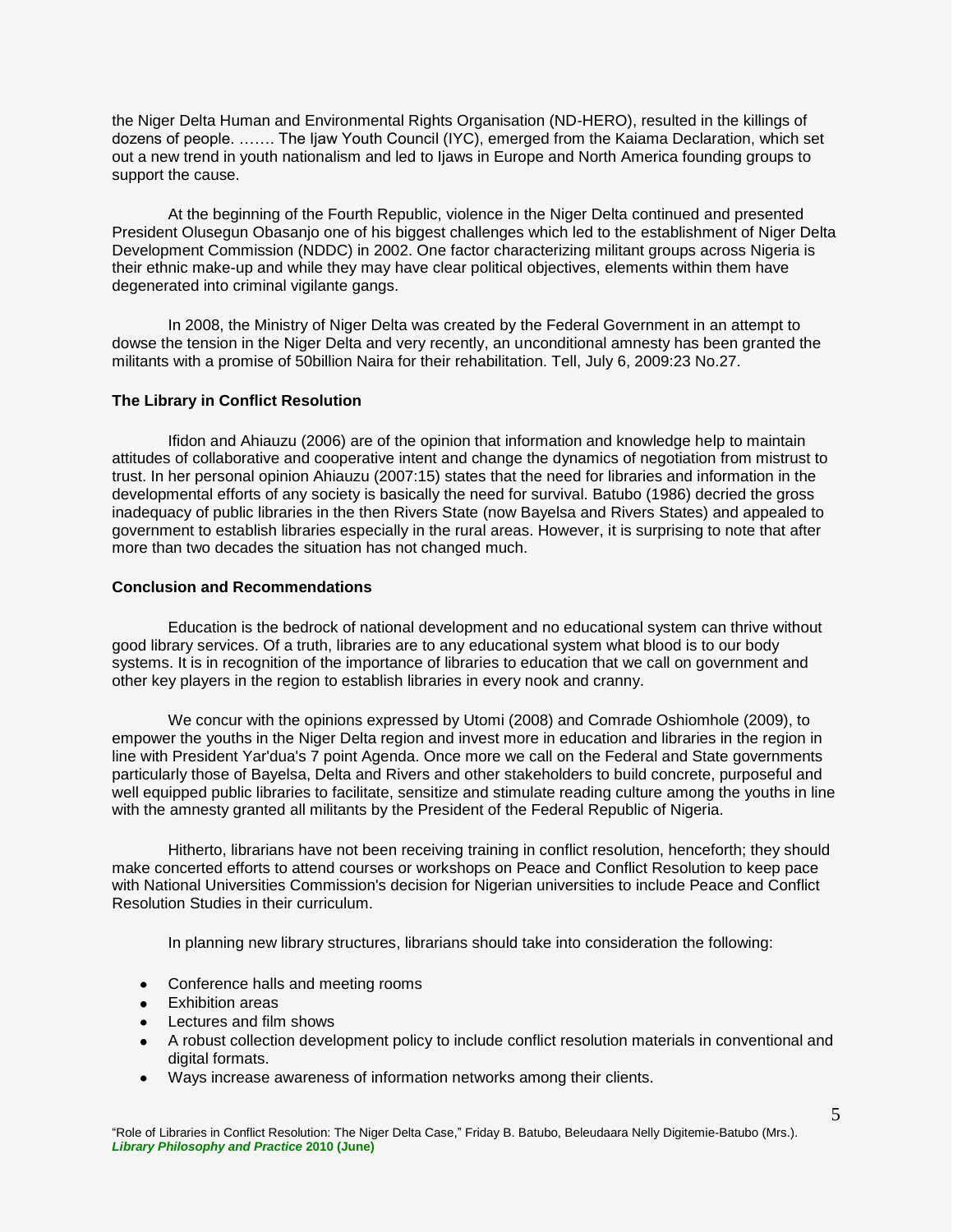- Capacity building and competency
- Enlightenment campaigns

# **References**

Ahiazu, B. (2007). Administration and management of an electronic library. In Ahiauzu, B., et al. (Eds). Fundamentals of library practice. Port Harcourt: David Strong Publishers.

Alagoa, E. J. (1972). A history of the Niger Delta: An historical interpretation of Ijo oral tradition. Ibadan: Ibadan University Press

Alamieyeseigha, D. S. P. (2005). Managing youth unrest in Nigeria: A holistic approach. London: News Africa.

Anderson, M., & Peak, P. M. (2002). Ways of the rivers: Arts and environment of the Niger Delta. Los Angeles: UCLA Fowler Museum of Cultural History.

Batubo, F.B. (1986). Rivers State Library Board: Its origins and growth. Library Waves. 1 :79-92

Batubo, F.B. (1986). The role of the library in a changing society. Insight : 36-40.

Best, S. G. (Ed.) (2006). Introduction to peace and conflict studies in West Africa: A reader. Ibadan: Spectrum Books

Conflict resolution (2008). *Wikipedia, the free Encyclopedia* Available: [http://en.wikipedia.org/wiki/conflict](http://en.wikipedia.org/wiki/conflict%20resolution.htm)  [resolution.htm](http://en.wikipedia.org/wiki/conflict%20resolution.htm) 

Deutsch, M. (1973). The resolution of conflicts. New Haven: Yale University

Dokun Oyeshola, O. P. (2005). Conflict and context of conflict resolution. Ile Ife: Obafemi Awolowo University Press Ltd.

Ekuerhare, B. U. (2008). Alternative development strategy in Nigeria: Implications for sustainable development in the Niger Delta Region. *Niger Delta Digest 1* :2

Forsyth, D. R. (1990). *Human aggression* : Pacific Grove, California: Brooks & Cole Publishing.

Ifidon, S. E and Ahiauzu, B. (2006). Information and communication as instruments of conflict resolution. *Communicate: Journal of Library and Information Science 8* (1):1-10

Ikime, O. (1980). *Groundwork of Nigerian history.* Ibadan: Heinemann Educational Books: 89-108

Ikime, O (2006): History, the Historian and the Nation: Voice of A Nigerian Historian. Ibadan, Heinemann Educational Books:208-229

Kretzman, S. (1997). Hired guns. *Times Magazine.* (Feb. 3-16)

The Kaiama Declaration. In Alamieyeseigha, D. S. P (2005). *Managing youth unrest in Nigeria: A holistic approach.* London: News Africa (U K) Ltd: 69 & 98 [www.seen.org/kaisma.](http://www.seen.org/kaisma)